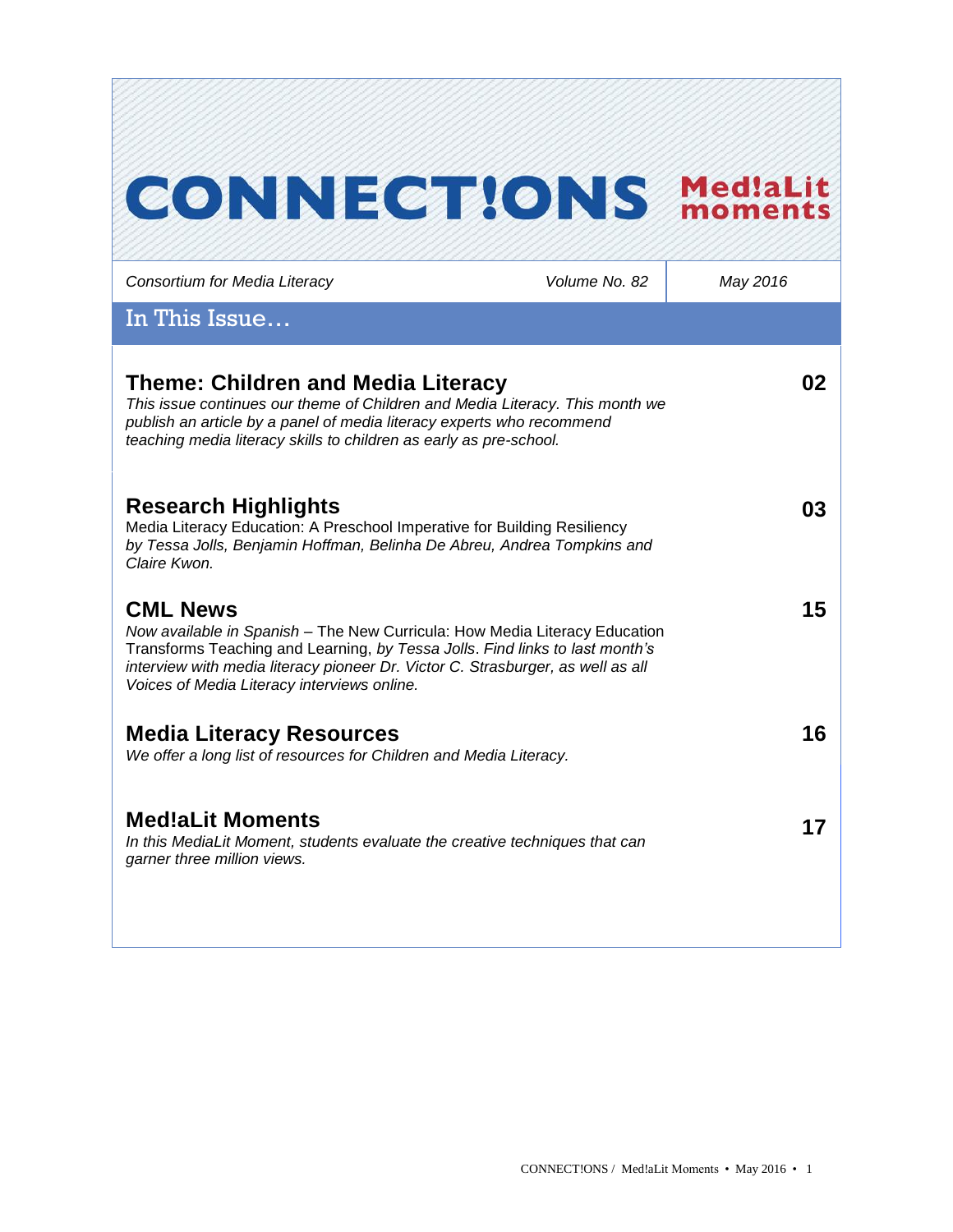# Theme: Children and Media Literacy

In this issue of *Connections*, we continue the discussion of children and media literacy by publishing an article that calls for the introduction of media literacy skills as early as pre-school.

Preschool has long been grounded in hands-on learning experiences that contribute to children's elementary school readiness and to their social engagement. As technology is now – literally – in the hands of children with smartphones and tablets, it is essential that children be prepared to live in a globally-connected world of powerful images, words and sounds. Children need to build resiliency as they process the media mentally, emotionally and socially. Media literacy education is a global imperative for children as well as for the parents, pediatricians, caregivers and teachers from whom children learn on a daily basis.

This imperative is consonant with the call for media literacy and social/emotional literacies being at the heart of education, a call made by a blue-ribbon task force convened by the Aspen Institute and detailed in its 2014 report "Learner in the Center of a Networked World." Education structures and systems going forward are gradually changing to accommodate a networked world; perspectives and practices in preschool education need to change accordingly. What are some characteristics of the new education system that is emerging? And how will perspectives, pedagogies and practices for preschool be affected? How will educators be able to help children build the resiliency they need to cope with the opportunities and the perils that media present? And, how will such resiliency manifest itself?

A panel of four experts engaged in an online and offline commentary, which they edited collaboratively, to discuss these questions. Adding to the discussion is a visual model culminating their thinking and crafted in conjunction with an experienced media literacy visual designer and teacher, to represent how media literacy, and social and emotional literacies relate to the preschool experience and to building preschool children's resiliency.

The full article follows.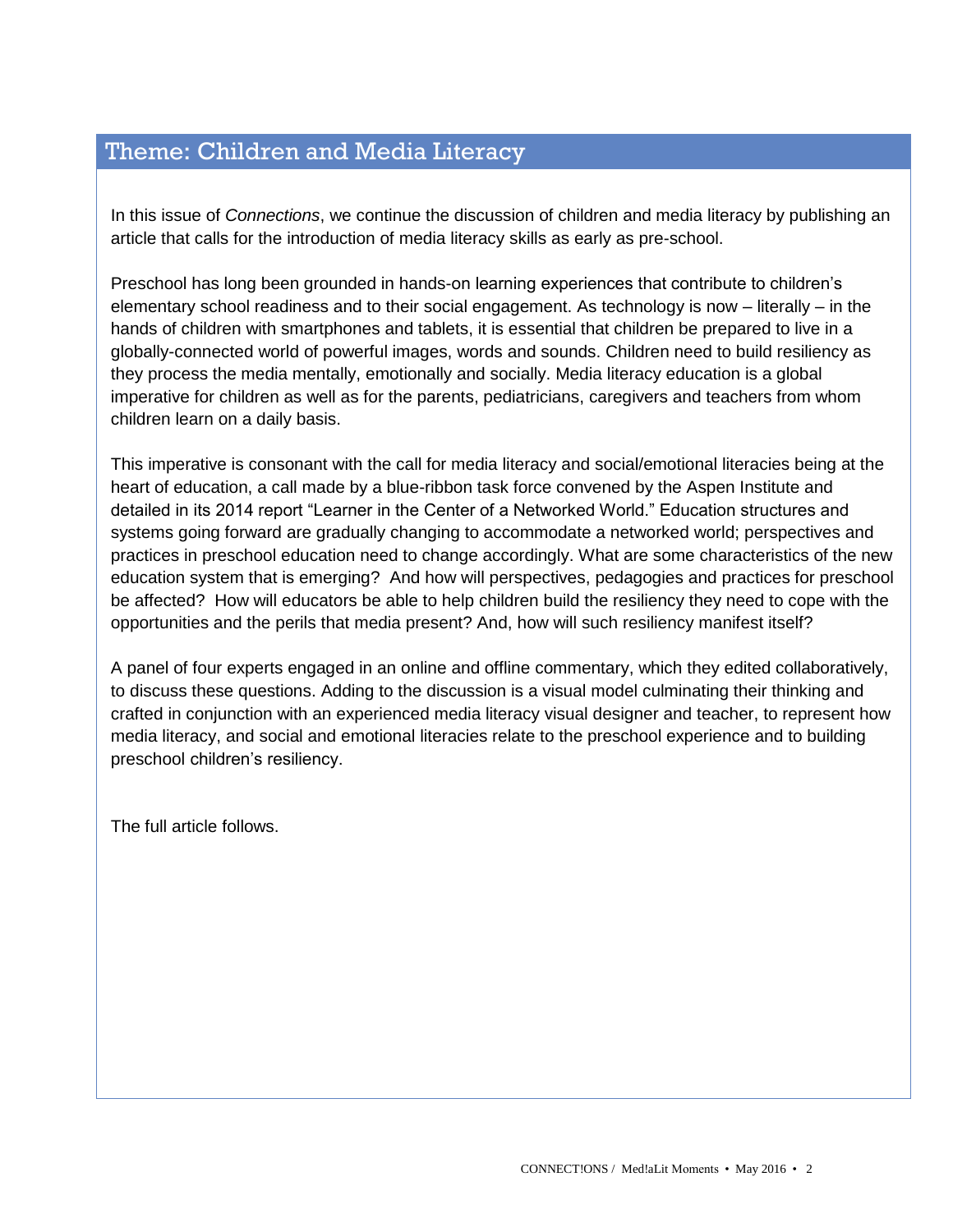# Research Highlights

## **Media Literacy Education: A Preschool Imperative for Building Resiliency** By Tessa Jolls, Benjamin Hoffman, Belinha De Abreu, Andrea Tompkins and Claire Kwon

**Introduction:** With technology enabling ever-increasing communication, new skills are needed to manage, consume, produce and participate with the avalanche of information at hand. What are these skills, and when do we start preparing young children for the life ahead of them? Benjamin Hoffman, MD, a practicing pediatrician in Portland, OR, Tessa Jolls, a consultant specializing in media literacy education, Belinha De Abreu, an educational technology professor and K-12 digital media educator, and Andrea Tompkins, a preschool education consultant and resource developer, share a discussion informed by their daily work and their view of essential priorities for action. Based on this discussion, Claire Kwon, a visual artist, evokes a depiction of a child's interaction with the media world.

**Benjamin Hoffman:** The presence of media in various guises has increased to unprecedented levels, and exposure of children to multiple new stimuli and messages is a daily occurrence. Media exposure now begins earlier than ever (Nielsen Company, 2009), and it remains increasingly pervasive in the lives of children (Rideout, 2010). While we can all agree that some media can be beneficial in a child's development, we must also acknowledge that there is much that can be harmful. While we expect parents and caregivers to supervise both the quantity and quality of the media to which their children are exposed, it would be both naïve and ineffective to expect them to shield all children from all potential media hazards.

There is a growing recognition in the field of pediatrics that child health depends in large part on the resilience of the family in general and in the child specifically. This resilience must be a part of a basic skill set that children possess, an ability to recognize and utilize external and institutional supports and to increasingly internalize learned skills and incorporate native strengths to allow them to approach the world, and its myriad challenges, effectively (Grotberg, 1995).

This notion of resiliency is in keeping with newer views of models of childhood:

#### **Models of Childhood**: (Marsh, 2010)

| <b>Traditional Models of Childhood</b><br>Child as dependent upon adults             | <b>New Models of Childhood</b><br>Child as agent                             |
|--------------------------------------------------------------------------------------|------------------------------------------------------------------------------|
| Child as developing through various<br>stages of immaturity on way to becoming adult | Child as being, not becoming                                                 |
| Child as an object of adult study                                                    | Child as active participant in,<br>and impacting upon, wider social<br>world |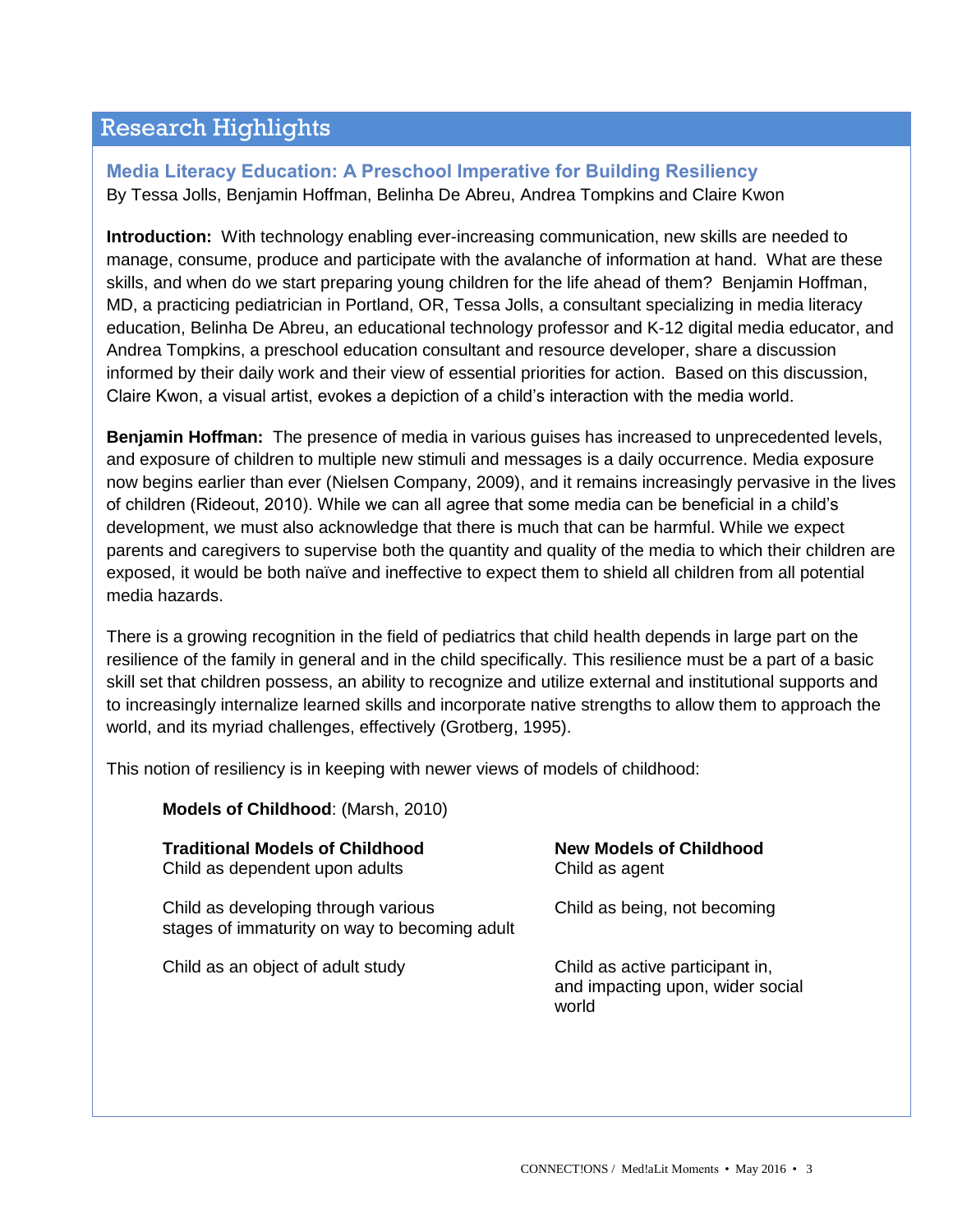In turn, these newer models of childhood are facilitated by children's access to more robust media technology that provide access to a wider world and to the possibilities of increased participation with that wider world. Yet whether young children are consumers or producers of media, media exposure has potential negative impacts, especially with young children. Everyone who cares for a child must actively participate in protecting that child from harmful experiences while building the child's resilience through the development of a healthy relationship with media. This concept is not dissimilar to the way we might think of parents allowing a child's autonomy in dealing with others, from other children, to trusted adults and eventually strangers.

The Russian psychologist, Lev Vygotsky, developed the concept of "scaffolding" as a construct conceptualizing the support necessary for learners to become autonomous and self-sufficient. In this paradigm, we must acknowledge the "role of teachers and others in supporting the learner's development and providing support structures to get to that next stage or level." (Raymond, 2000). The operative principle is not unlike the use of scaffolding in the construction of a building. A builder must employ temporary supporting structures that are easily changeable and adaptable in the early stages of construction to provide external support to an inherently unstable edifice. As construction progresses, the building requires less and less external support, becoming intrinsically stable and self-supporting.

Using this approach in conceptualizing the development of media resilience in children, parents and caregivers of children must "scaffold" children as they use media via supervision and both executive and shared decision making to support children's media use in a progressive and protective way. Over time, they may withdraw levels of supervision, allowing the child to interact with media more autonomously, but with the appropriate oversight, until the child can be trusted. Thus, parents and caregivers may build resilience in their charges in a way that can promote healthy and positive relationships with various forms of media.

It is incumbent upon pediatricians and other child health providers to help parents navigate the positive and negative aspects of media and utilize evidence based approaches to collaborating with families to help build strong, resilient children (1). We need not fear media. We must, however, acknowledge its potential impacts, both positive and negative, and help children develop healthy and beneficial relationships with the media in all its forms.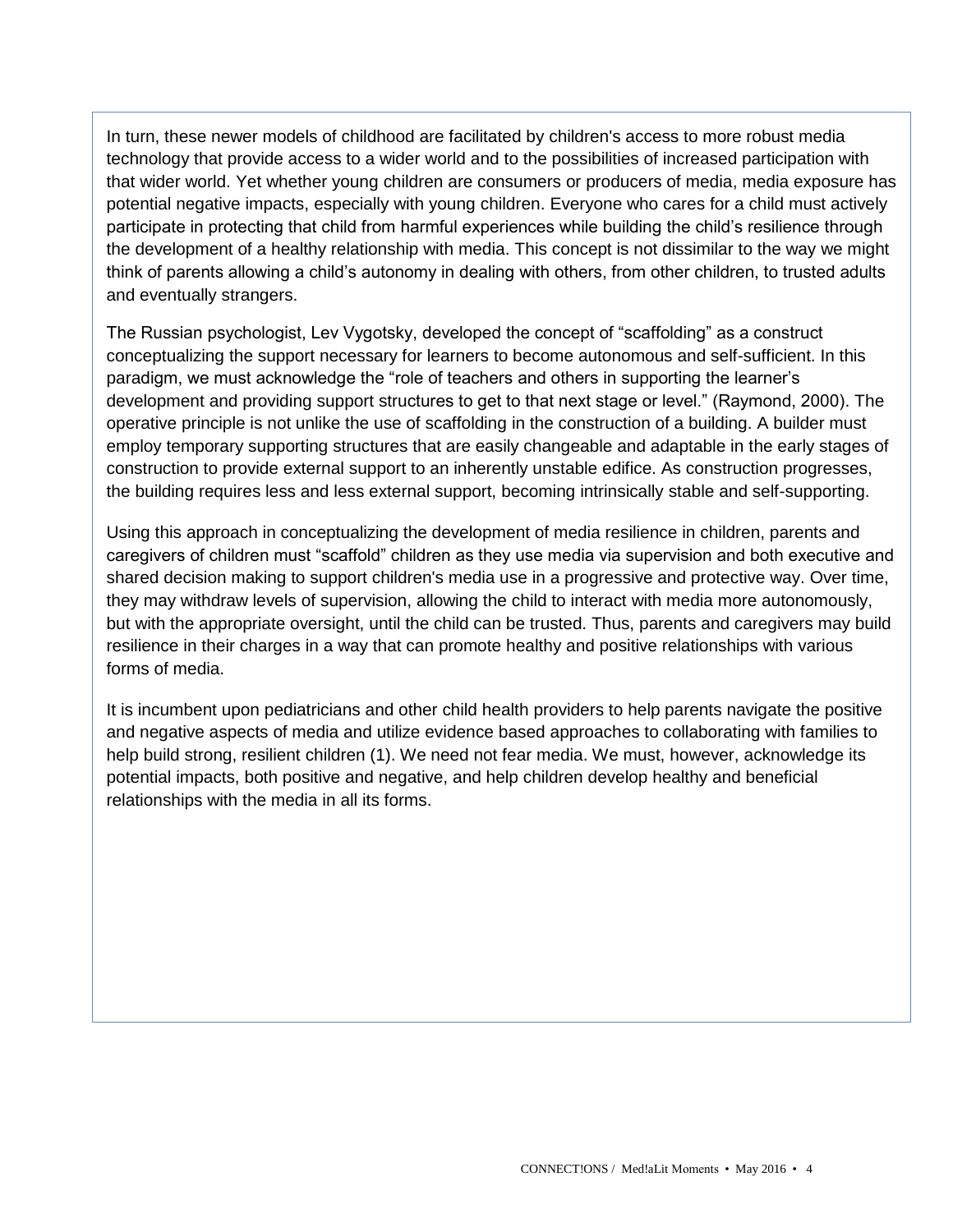

**Tessa Jolls:** Ben's comments on characteristics of resiliency are on-target for helping parents understand the need for media literacy. Children born today immediately begin interacting in their local world, inhabited by parents, family, friends and caregivers, and the mediated world, personified through smartphones, tablets, television, and radio. Though babies and toddlers and preschoolers may not perceive a difference in these worlds – witness a toddler kissing an iPad screen as he "FaceTimes" with his grandmother -- the difference is there, and the Global Village foreseen by H. Marshall McLuhan is ever present in our lives today (Barnes, 2001; McLuhan, 1972; McLuhan & Powers, 1989).

In this media world, media are often the parents and teachers, and parents and teachers are often absent. Media are unfettered by local custom or local control, and influenced by values, lifestyles and points of view from throughout the globe. Rather than learning to navigate their face-to-face relationships, children must learn to navigate their relationship with the global village from an early age: an imperative which can't be denied. (Jolls, Walkosz & Sund, 2008).

Yet, children are still children. They continue to need guidance and they continue to need to learn the skills to become critically autonomous and now, to be capable of navigating these global waters - to have the resiliency skills to respond appropriately to the surrounding media landscape. In this global village, where media are often called "the other parent," children need to be taught an age old learning process in a new way:

"In their creative productions, children are making critical judgments constantly as they remix and mash-up modes and media, in whatever form that is -- playground games, mobile filming or uploading pictures to Twitpic. Nevertheless, not all children will have ready access to a repertoire of critical practice and there will always be a need to develop the skills children already utilise,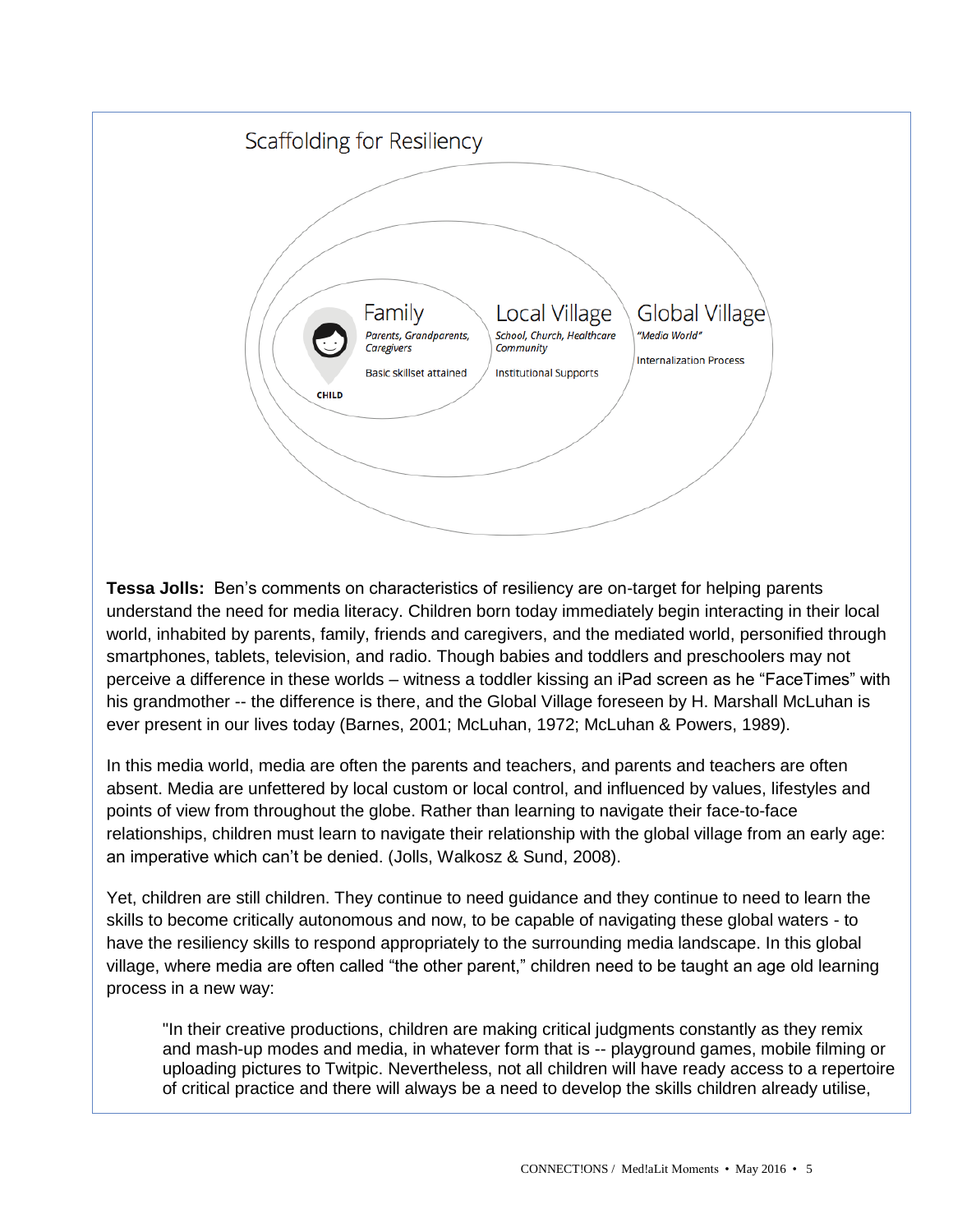which is why it is important that early years educators attend to this issue...Criticality needs fostering and cannot simply be left to chance." (Marsh, 2010)

Children need to learn in a conscious and systematic way what was once a "given" in a face-to-face world: a set of internalized skills for questioning their experiences and a quick process for becoming more discerning and more independent in making their own decisions about who and what to trust as they explore. Where parents and teachers aren't present – in the media world – children must acquire and use an internalized process through which they can parent themselves, and through which they can negotiate their relationship with media on a lifelong basis.

Media literacy is this discernment process which becomes internalized and provides a means for children to move more safely and confidently through the global village. Children enjoy questioning and learning to interrogate the media is a key lifelong habit that can be instilled from an early age. The Center for Media Literacy (CML) has developed Key Questions to guide young children, based on the Core Concepts of media literacy. Parents, caregivers and teachers can easily insert these questions into everyday play and media time, and help their children develop skills of inquiry that provide the basis for lifelong learning. These Core Concepts and Key Questions for media literacy are (Center for Media Literacy, 2008):

1. Concept: All media messages are constructed. Questions: What is this? How is this put together? *OR when making media*: What am I making? How do I put it together?

2. Concept: Media messages are constructed using a creative language with its own rules. Questions: What do I see or hear? Smell? Touch or Taste? What do I like or dislike about this?

3. Concept: Different people experience the same media message differently. Questions: What do I think and feel about this? What might other people think and feel about this? *O*R *when making media:*  Who do I want to get this?

4. Concept: Media have embedded values and points of view. Questions: What does this tell me about how other people live and believe? Is anything or anyone left out? *OR when making media*: What am I sharing about how people live and believe? Have I left anything or anyone out?

5. Concept: Most media messages are organized to gain profit and/or power. Questions: Is this trying to tell me something? Is this trying to sell me something? *OR when making media*: What am I telling? What am I selling?

Certainly, these questions serve only as points of departure – there are many ways to uncover the big ideas. But they are a place to start, a beginning of more beginnings for young children to explore their media world. Children have the ability to employ a critical process: research has shown that they are able to choose appropriate communication modes for specific purposes; employ skills that enable them to decode, understand and interpret, engage with and respond to and create and shape texts; make judgments about value, purpose, audience and ideologies; relate texts to their social, cultural, historical contexts and literary traditions; select and use appropriately other texts for use in the design process;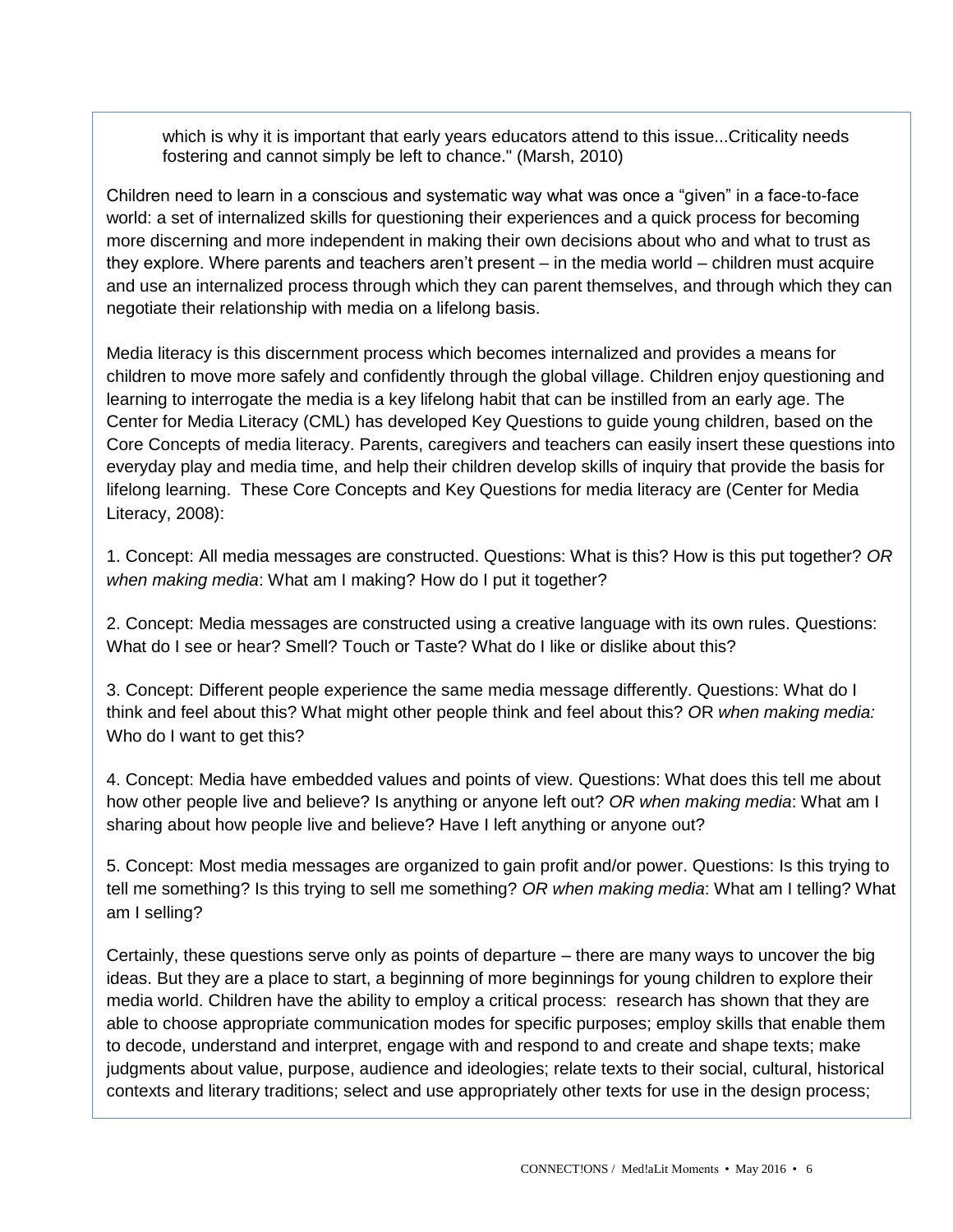and collaborate in text production, analysis and response (Marsh, 2010). Given the presence of these abilities, it is imperative to give children the technology tools, the education and the experience they need to empower them and propel them to engage effectively and healthfully with their world.



**Belinha De Abreu:** Agreed, the key questions for young children that Tessa cited are a strong foundation for lifelong learning and for building resiliency, but it's up to the adults in their lives to seed these questions and to help children apply them in different contexts. Parents need to be informed about the different media relationships that exist within their children's lives. They also need to know what to address regarding media literacy education for their children, and what to expect from educators. This point is corroborated by the joint position statement set forth from the National Association for the Education of Young Children and the Fred Rogers Center for Early Learning and Children's Media at Saint Vincent College:

Digital and media literacy for educators means that they have the knowledge and experience to think critically about selection, analysis, use, and evaluation of technology and media for young children in order to evaluate their impact on learning and development. Digital and media literacy for children means having critical viewing, listening, and web browsing skills. Children learn to filter the messages they receive to make wise choices and gain skills in effectively using technology and media based information. These habits of inquiry transfer to all areas of the curriculum and to lifelong learning (Fred Rogers Center, 2012).

The media literacy framework that CML offers exemplifies an approach that encourages habits of inquiry – and these internalized habits provide a resiliency that allows children to more confidently interact with the larger world. We have an unprecedented opportunity with young children – a generation who has lived with technology since the day they were born. However, seizing this opportunity relies on the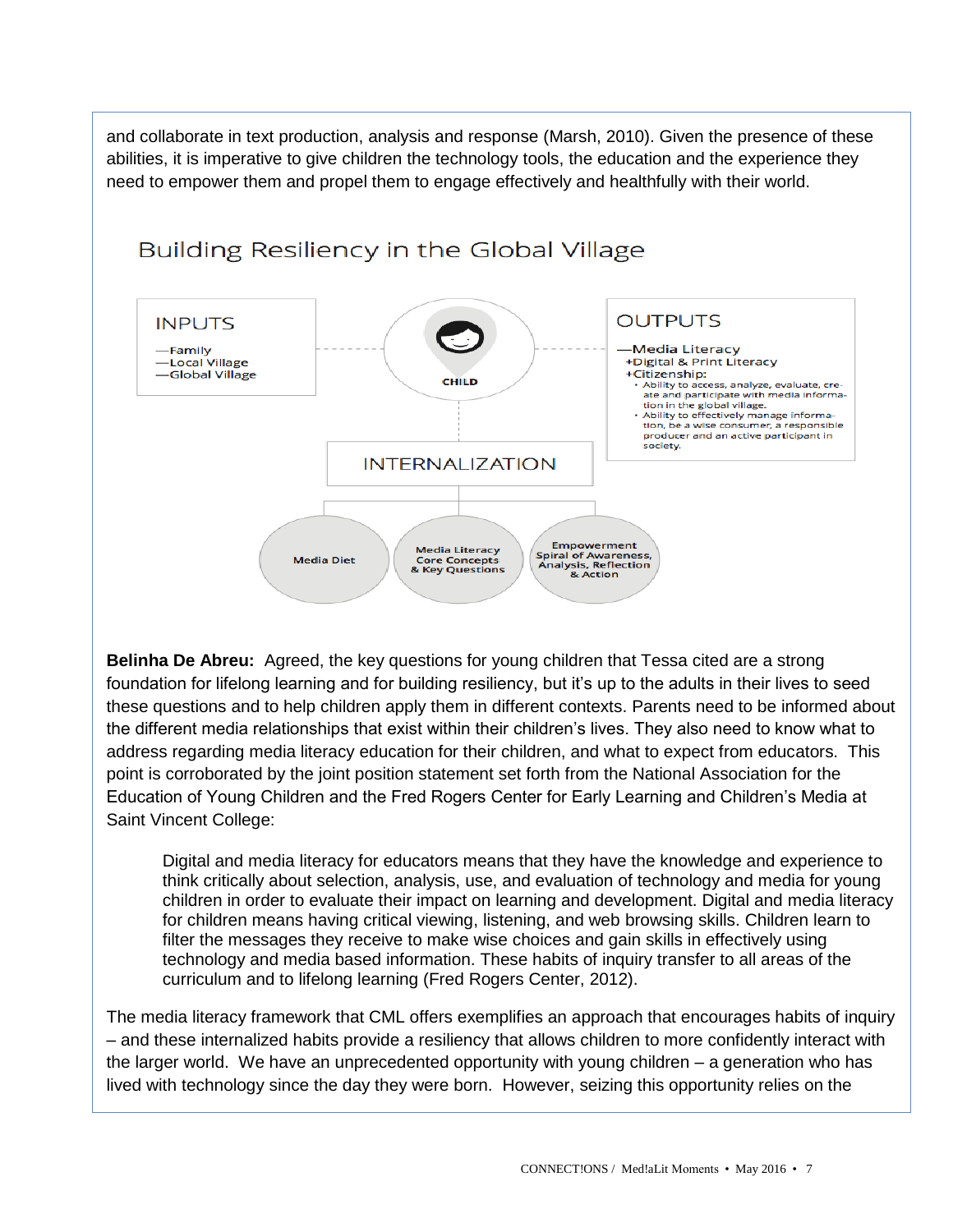know-how of parents, caregivers and educators to help impart media literacy skills. Further, before they can teach it, they must first understand media literacy for themselves. This is an ongoing challenge.

There is evidence to suggest that adults fascination with the technology along with their belief that the younger generation is more technologically knowledgeable creates a disconnect with the idea of literacy and play. Meaning that what students enjoy when using technology and their actual ability to process information, critically analyze or even use specific tools are in conflict. To understand this statement, let's back up to when the Internet was introduced into our lives. Around 1995, the Internet began to truly take shape in the public domain; however, it was very flat. Most of the interaction had online was for searching information or for emailing. In 1997, America Online offered its users an opportunity to chat and interact with others. However, it wasn't until 2005 that the social networking world emerged with sites such as MySpace and Facebook (Press, 2014).

Why the history lesson? When the early part of the online exchanges started to happen, most of the technology was new and exciting. In educational circles, students and teachers were chatting online. It wasn't very long for problems to start arising with conversations that were inappropriate or with bullying incidents. The awareness that students and teachers should not interact online became an extended conversation in faculty rooms. Discussions related to online services and what students were doing or saying to each other were dominant. 'Cyberbullying' became a term used for some of the more serious interactions between students. Understanding the impact of these media services and the media itself could be evidenced in the exchanges and interexchanges of conversation among parents, educators, administrators, and policymakers. And, it took an even longer time for adults to start to talk about media literacy or digital media literacy.

In looking at the growing relationship between media services, providers, and creators, it is important for adults to approach the topic of media literacy through scaffolding their own experiences into teachable moments that are relatable to their children's lives. To do this, parents and guardians need to have an understanding of media literacy education and how this process of understanding and analyzing can help children distinguish fact from opinion, reality from fantasy, and truth from fiction.

When young children transition to the cyberworld, they experience a virtual reality that is limitless but precarious. The cyberworld requires new definitions of limits and boundaries because the physical world is replaced by a symbolic world, and the consequences of actions within this space are different and oftentimes amplified. Mundane moments become extraordinary and hurtful moments become exacerbated.

To help students navigate the digital technologies in their lives, educators realize that students must understand the positive and negative nature of these powerful tools thus building resiliency. We have to help even preschoolers to understand that "stranger danger" doesn't just apply to face-to-face interactions, but also to relationships that present themselves via the computer screen. We must help them to understand that words really matter and that words live on in cyberspace as part of their digital footprint. Preschoolers need to be taught that saying nasty things in person is hurtful and that words hurt just as badly when they come across a computer screen as through emails, chats, app exchanges, and any other new tools. Being literate in a digital society today means being a responsible citizen of a world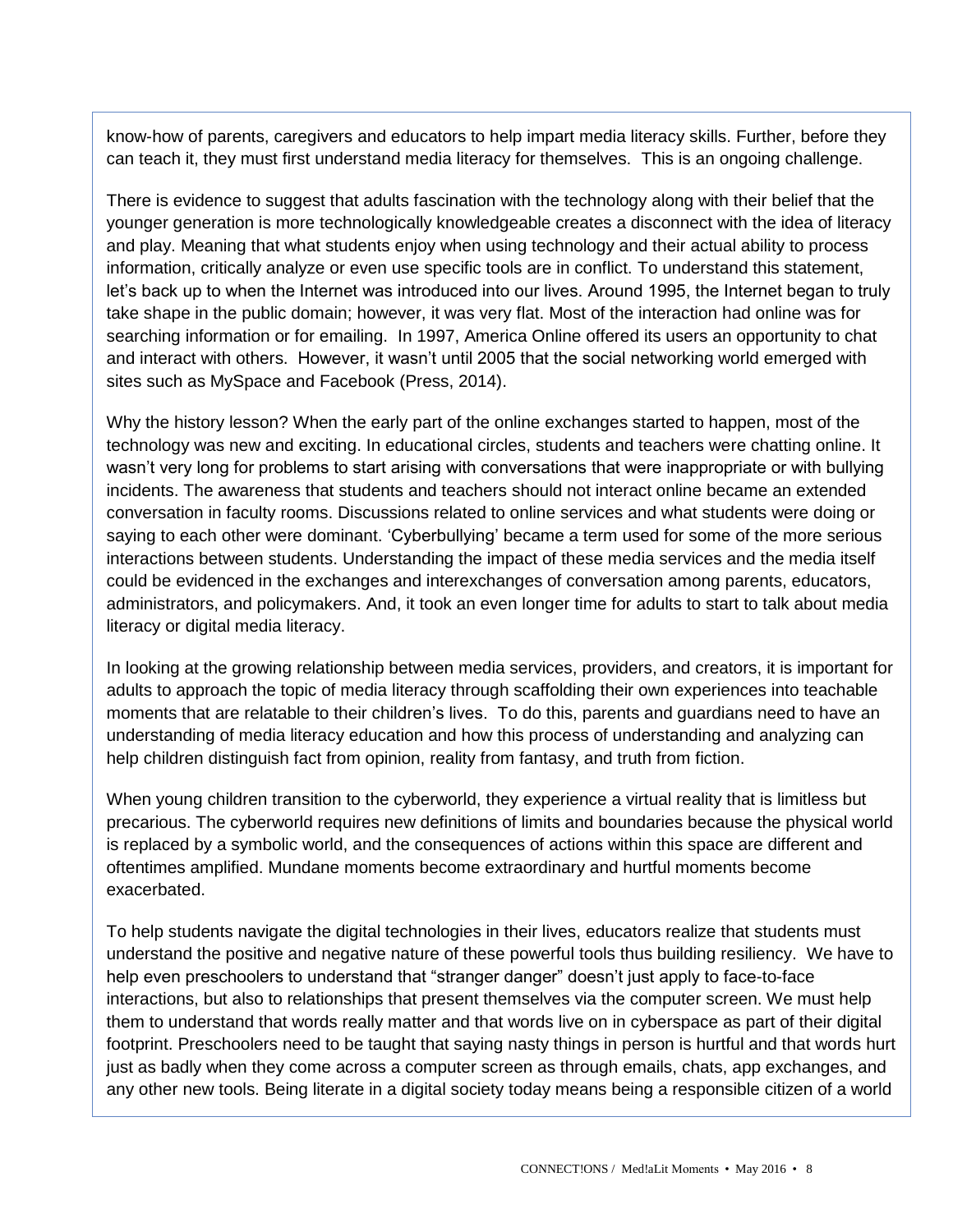that is inclusive of digital platforms.

Media literacy provides a progression of learning which is continuous and must be reinforced throughout students' educational careers, from preschool through college. Students' digital footprints will live with them forever; maintaining these footprints properly will be an ongoing process for them. Moreover, further training and professional development needs to be in place for both parents and educators for progress to be made, and for us to have hopes for future digitally literate citizens who have the resilience to respond to life's demands.



**Andrea Tompkins:** *Children's experiences with technology and interactive media are increasingly part of the context of their lives, which must be considered as part of the developmentally appropriate framework.* (Technology and Interactive Media as Tools in Early Childhood Programs Serving Children from Birth through Age 8; A joint position statement issued by the National Association for the Education of Young Children and the Fred Rogers Center for Early Learning and Children's Media at Saint Vincent College; Position Statement adopted January, 2012).

As a preschool curriculum developer, media consultant, and educator with over 20 years of experience, I'm excited to track the convergence between early education and media; to see what this powerful confluence might look like; and to predict how educational media might optimally be used by early educators and parents. Media literacy is the critical (yet seldom used) tool needed to build media resilience in young children and securely bridge the gaps between early education domains,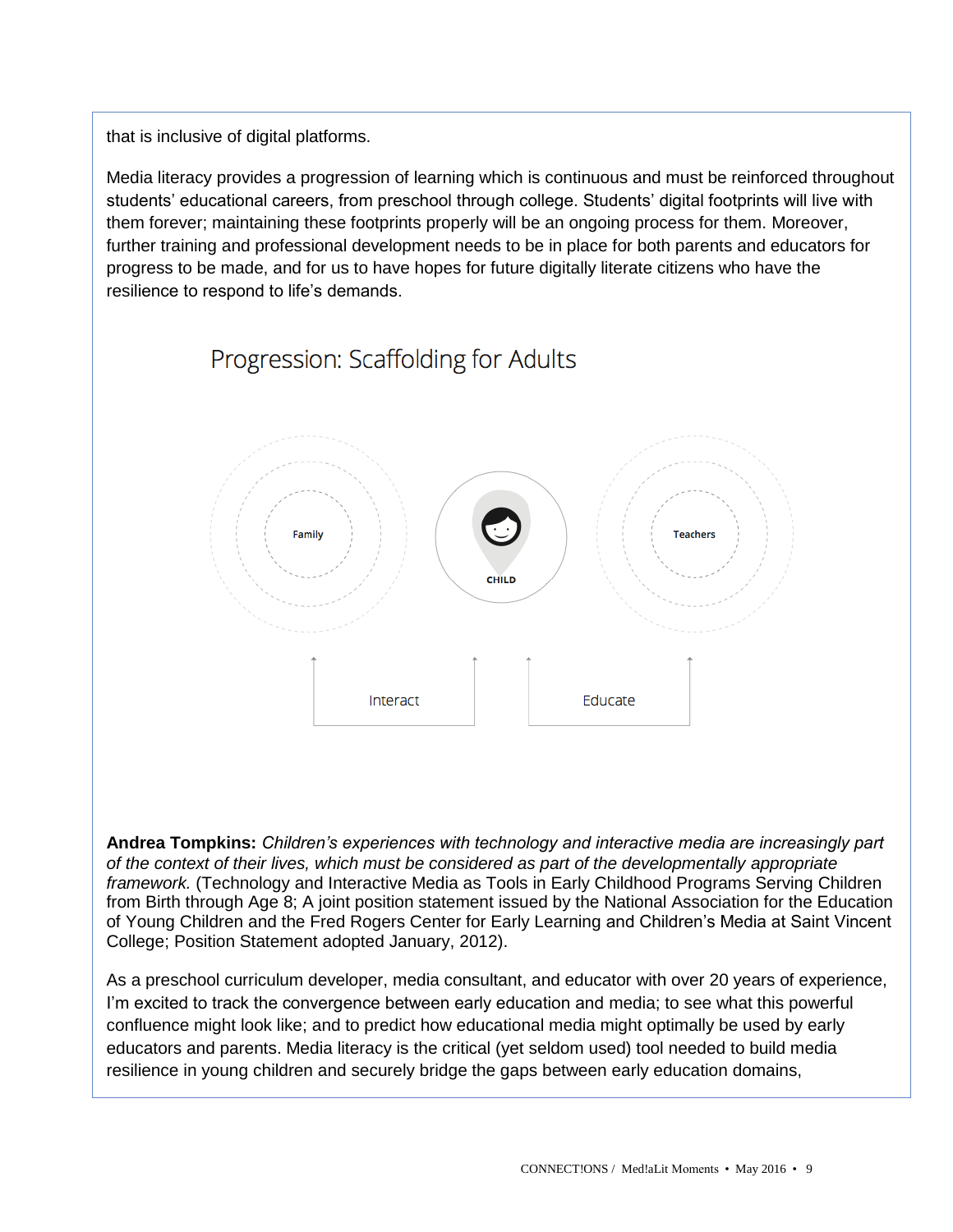developmentally appropriate practice (DAP), and media and technology (Council on Communications and Media, 2013).

A clear definition and understanding of media literacy varies widely in the United States. Up to this point, the U.S. (as opposed to other countries) has not emphasized awareness of it in the ways it has other "key" early literacies, such as language arts. Lack of knowledge has led to a great deal of misunderstanding...so much so that media and media literacy are interchangeable in the minds of many.

This confusion is quite common. It's rooted in research that often highlights the negative impacts of digital and screen-based media. But what's not as frequently discussed is that these outcomes tend to focus on media as related to overexposure; inappropriate themes; overuse of "screened" content; a disconnect in knowledge about how media, health, and education are interconnected; a general lack of understanding about how to utilize media literacy; and few inexpensive, accessible, easy-to-use, practical media literacy guidelines.

Yet, early childhood is the ideal time to address limits and boundaries on children's use of media, what we call "the media diet." Like a food diet, the media diet relates to how much media is consumed, of what type, and for how long. And like learning to read or count, it's impossible to develop the skill if media-related experiences are excluded. In our society's rapid-fire exchange of information, educators and parents can be overwhelmed by "best practices" suggested to enhance children's health and wellbeing. Until now, adding another "layer" of media literacy might have seemed a bit daunting. But as exposure to media is everywhere and increasingly permeates our daily lives...so, too should media literacy.

Below are some propositions that might make supporting media literacy more enticing:

What if the answer to how we prepare children to become informed, empowered, 21st century citizens can be interwoven as part of our everyday home and classroom practices? What if it's not as narrow as sitting in front of digital and screen-based media? What if it could be used in early childhood (even under the age of three) *—*while simultaneously supporting DAP, cognitive development, social development, and emotional intelligence (including a key attribute of resilience)? What if it expands upon school readiness domains and uses common materials and equipment such as digital cameras, photographs, books, stories, and music *—in addition to* limited, intentional, age and stage-appropriate screened media? And what if this idea isn't as radical as it sounds?

What if media literacy could join traditional literacies and domains as part of a holistic approach to child development and early childhood education? Though media literacy has not been the focus of many large-scale ECE studies, those working in both fields, have experienced that the answer to all of these questions is a resounding, "yes!" The climate is now ready for media literacy to start in the early years (Council on Communications and Media, 2013). Many national ECE efforts already incorporate various aspects of it *—*even if they don't realize it. But ultimately, media and technology must be mediated individually by caregivers, educators and children.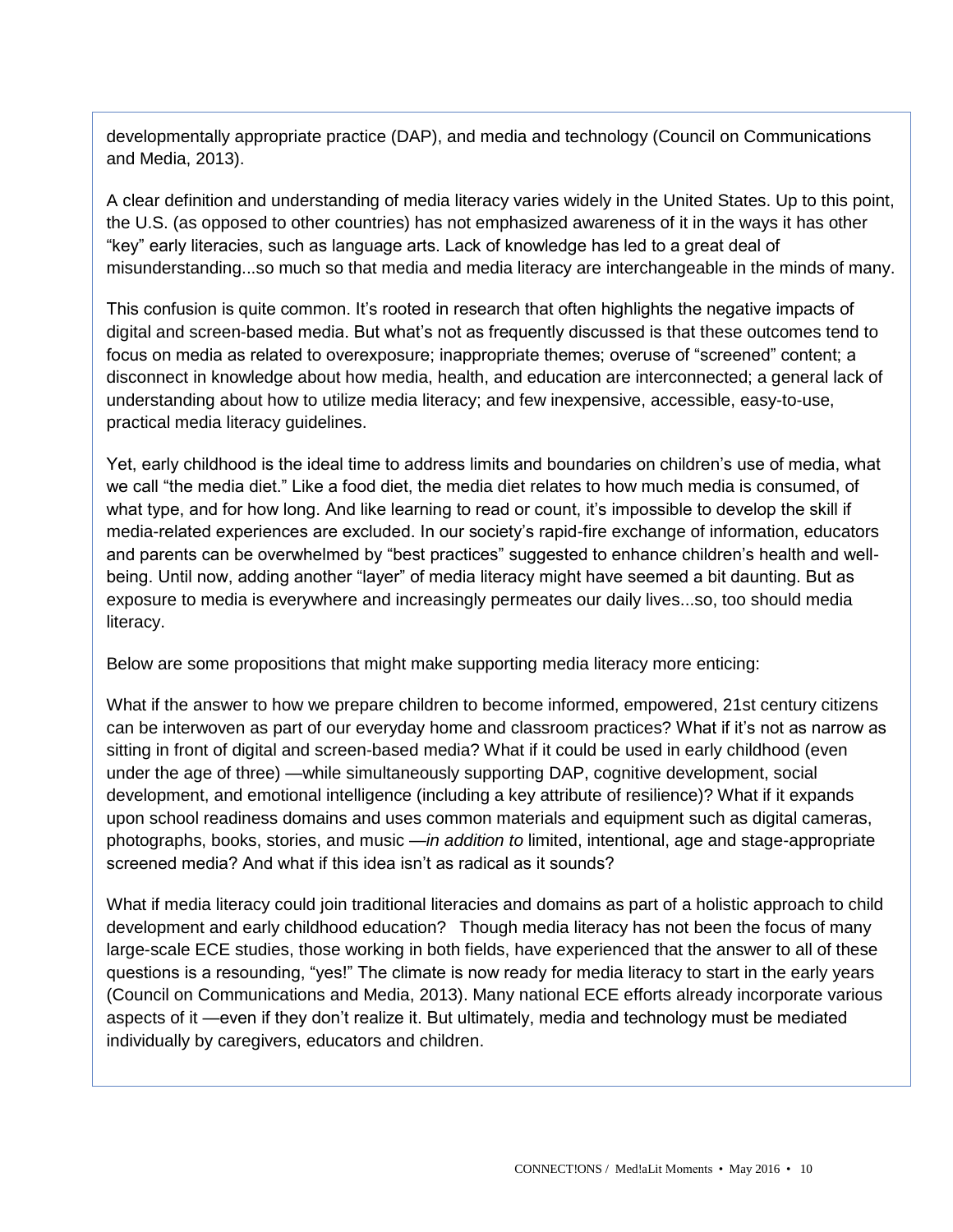## *Common Core Framework and Testing*

Starting in kindergarten, the Common Core math and English Language Arts framework and standards place a stronger emphasis on depth of understanding*—*and the ability to compare and contrast ideas, analyze, reason, think critically, and communicate using different forms of media. Common Core testing will be conducted using technology (Common Core State Standards, 2010). Media and technology can support depth of understanding.

## *Inquiry Based Learning and STEM*

"Habits of inquiry" are foundational to the national push to produce a diverse population of students ready for 21st Century careers *—*particularly in STEM-related fields. This push is supported by the Next Generation Science Framework and Standards. Disciplinary ideas within the framework are grouped into four domains: physical science; life science; earth and space science; and engineering, technology, and applications of science (National Academies Press, 2015). Media and technology can strongly support habits of inquiry related to scientific investigation.

## *Quality in ECE: Access to Opportunity and Resources*

The White House and state departments of education currently support early childhood education through groundbreaking campaigns and funding opportunities, such as Race to the Top, Preschool for All, and Preschool Development Grants (Obama, 2013). These efforts not only expand preschool and child care availability*—*but also "quality" in the form of bridging opportunity gaps and providing differentiated learning strategies and curriculum. A primary goal is to support every child being cognitively and socially ready for kindergarten*—*and this should include honing both media resilience and literacy skills. Access to such opportunities and resources enhances education quality. Media and technology can provide such access.

Developmentally appropriate practice leading toward kindergarten readiness is supported by research and best practices from The National Association for the Education of Young Children and National Head Start. These organizations now have guidelines for using media or technology in developmentally appropriate ways to enhance learning (through standards, position papers, and targeted campaigns). (Joint Position Statement, 2012; U.S. Dept. of Health and Human Services Administration for Children and Families Office of Head Start, 2010). Even for our youngest children, Zero to Three recently released *Screen Sense: Setting the Record Straight—Research-based Guidelines for Screen Use for Children Under 3 Years Old* (Lerner & Barr, 2014)).

The scene is now set for teachers and parents to use media literacy to support inquiry-based teaching, "deeper" learning, STEM, access to rich learning opportunities and resources, and school readiness across the domains. Media literacy should be embedded in educational pedagogy, curriculum and professional development as a foundation to teaching and learning (Fred Rogers Center, 2012). Yet, for this to happen, teachers and caregivers must start "catching up" to the daily media messages that children encounter. They must immediately begin to help children develop awareness of media,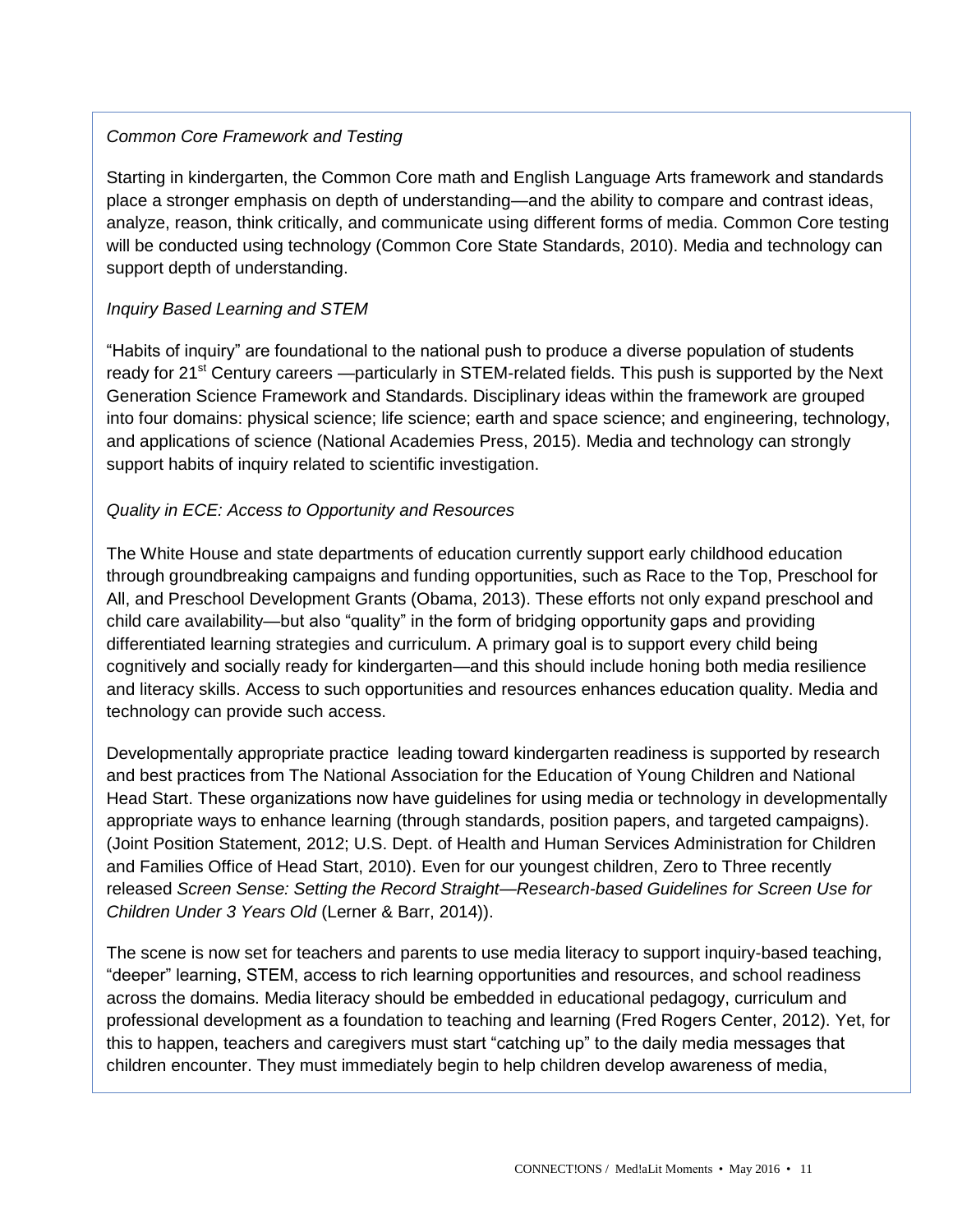resilience toward its messaging, skills to "read" and analyze it, and the ability to use and manipulate it.

Since the interplay of education and media is already taking place in the lives of our children, we in the field of media literacy must now collaborate with parents and early educators to train and inform developmentally appropriate practice*.* It's up to us to recognize this interplay, mediate it, expand learning opportunities, position it as a valid research subject, and build a much-needed body of data. *The time is past due for a focused, intentional implementation of media literacy in the lives of young children and daily ECE practices.*

Resiliency for Global Village

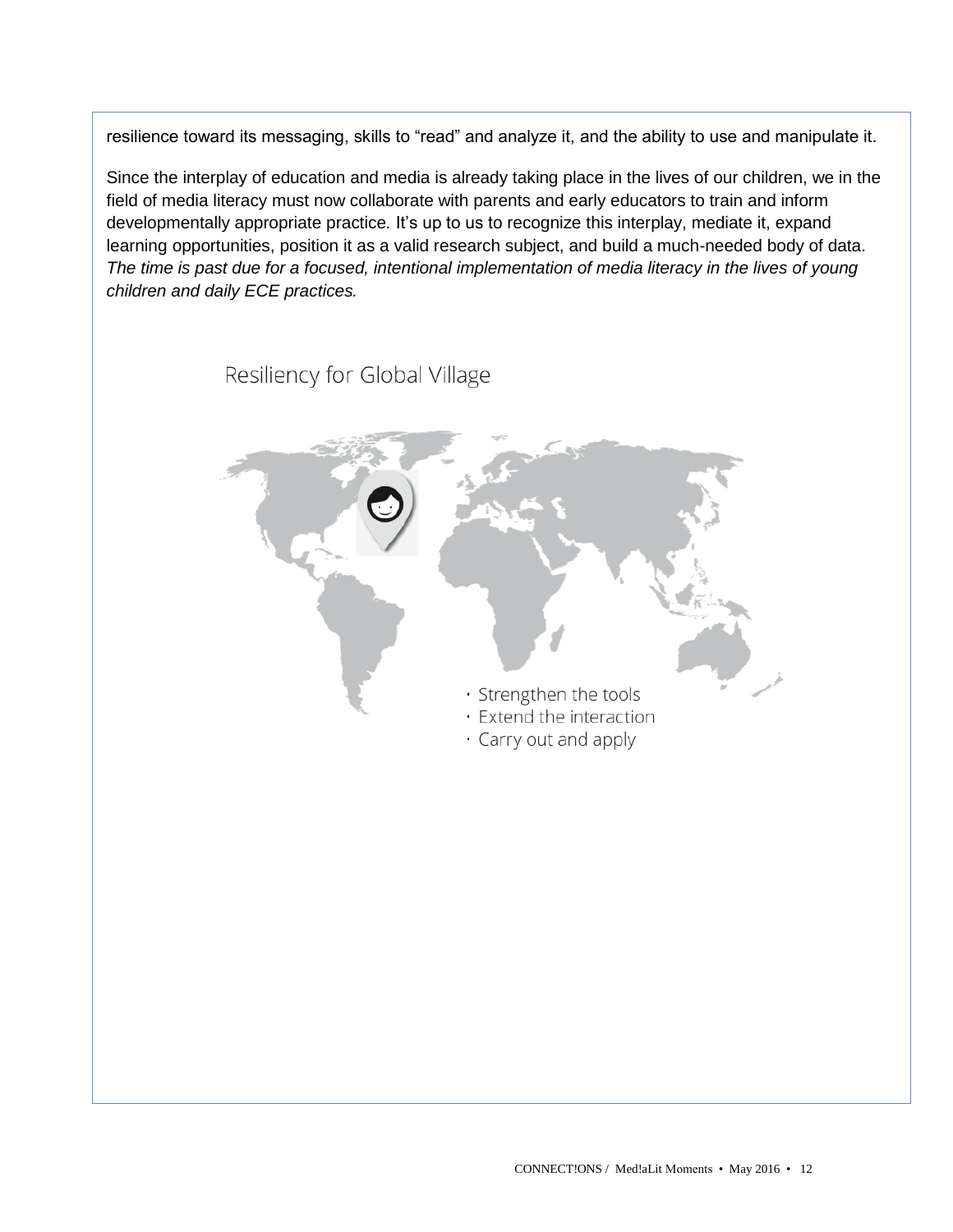References:

- American Academy of Pediatrics Council on Communications and the Media. (2013, October 28). Children, adolescents, and the media. *Pediatrics,* Retrieved from <http://pediatrics.aappublications.org/content/early/2013/10/24/peds.2013-2656.full.pdf+html>.
- Aspen Institute (2014). Learner at the Center of a Networked World. Retrieved from [http://csreports.aspeninstitute.org/Task=Force=on-Learning-and-the-](http://csreports.aspeninstitute.org/Task=Force=on-Learning-and-the-Internet/2014/report/details/0054/Task-Force-Download-PDF)[Internet/2014/report/details/0054/Task-Force-Download-PDF](http://csreports.aspeninstitute.org/Task=Force=on-Learning-and-the-Internet/2014/report/details/0054/Task-Force-Download-PDF)
- *Campaign for a Commercial Free Childhood, Alliance for Childhood, & Teachers Resisting Unhealthy Children's Entertainment*. (October, 2012). Facing the screen dilemma: Young children, technology, and early education. Retrieved from <http://www.commercialfreechildhood.org/screendilemma>.
- *Center for Media Literacy.* (2005). Five key questions that can change the world. Retrieved from [http://www.medialit.org/reading-room/reading-room-article](http://www.medialit.org/reading-room/reading-room-article-index?combine=Five+key+questions+that+can+change)[index?combine=Five+key+questions+that+can+change](http://www.medialit.org/reading-room/reading-room-article-index?combine=Five+key+questions+that+can+change)
- *Fred Rogers Center*. (April 2012). A framework for quality in digital media for young children: Considerations for parents, educators, and media creators; Quality Framework Statement.
- Grotber, E.H. (1995). A Guide to Promoting Resilience in Children: Strengthening the Human Spirit. *The International Resilience Project from the Early Childhood Development: Practice and Reflections series Bernard Van Leer Foundation*.
- Guernsey, L. (2014, November 13). Common sense, science based advice on toddler screen time. *Future Tense* (a partnership between New America, Arizona State University and Slate magazine).
- Lerner, C. and Barr, R. (2014). Screen sense: Setting the record straight research based guidelines for screen use for children under 3 years old*. Zero to Three*. Department of Psychology and Director of Georgetown Early Learning Project at Georgetown University. Retrieved from <https://www.zerotothree.org/search?q=Screen+Sense>
- Marsh, Jackie (2010). Childhood, culture and creativity: a literature review. Retrieved from http://www.creativitycultureeducation.org/wp-content/uploads/CCE-childhood-culture-andcreativity-a-literature-review.pdf

McLuhan, M. and Fiore, Q. (1967). *The Medium is the Message*. NewYork, NY: Bantam Books.

- The National Academies Press. (2015). Next generation science standards: For states, by states. *NGSS Lead States*. Washington D.C.
- *National Association for the Education of Young Children and the Fred Rogers Center for Early Learning and Children's Media at Saint Vincent College*. (January 2012). Technology and interactive media as tools in early childhood programs serving children from birth through age 8. A Joint Position Statement.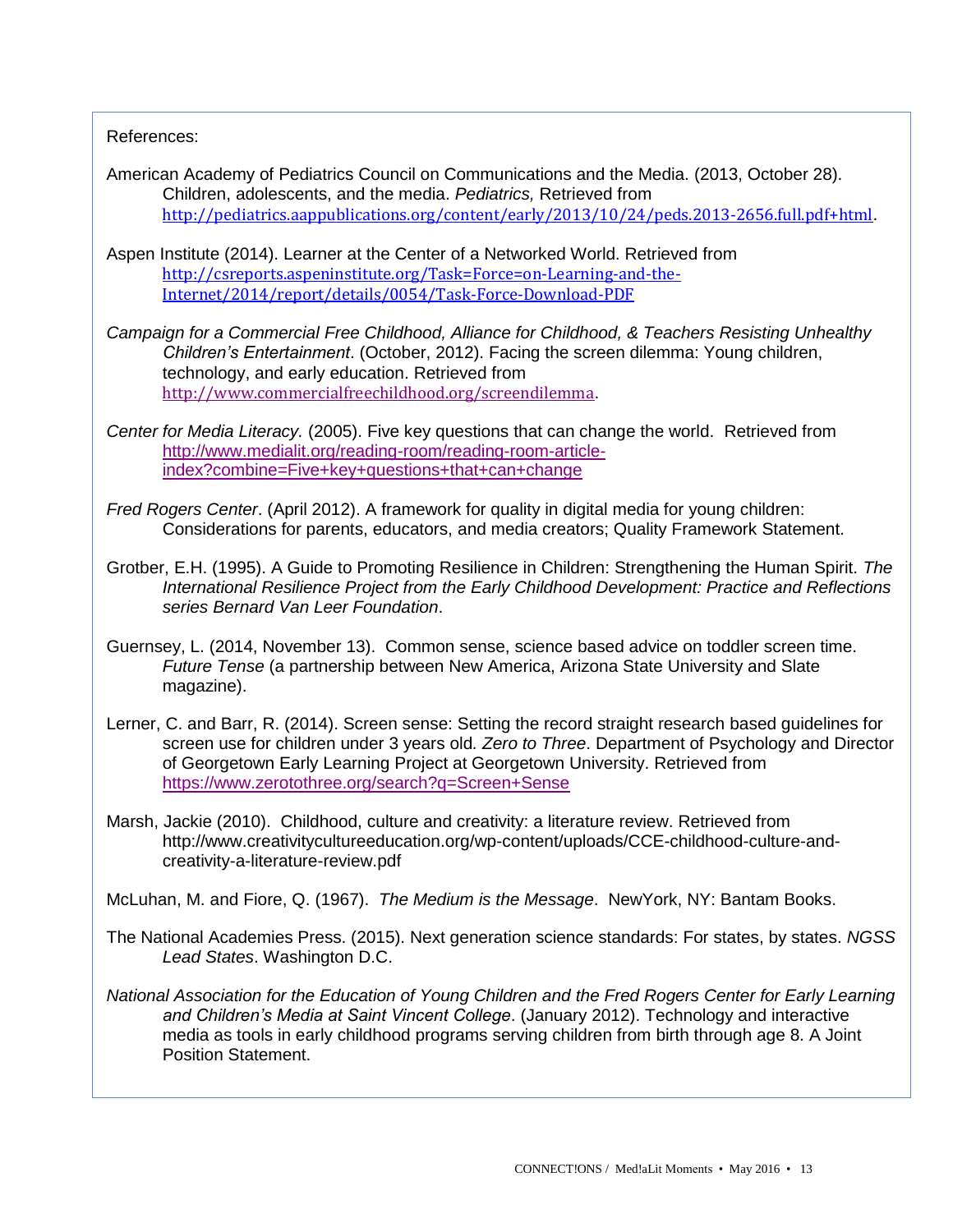National Governors Association Center for Best Practices. (2010). Common core state standards. *Council of Chief State School Officers*; Washington D.C.

Nielsen Company. (2009). Television, internet and mobile usage in the U.S.: *A2/M2 Three Screen Report*. New York, NY: Nielsen Company.

- Press, G. (2014, June 18). A very short history of the internet of things. *Forbes.* Retrieved from [http://www.forbes.com/sites/gilpress/2014/06/18/a-very-short-history-of-the-internet-of](http://www.forbes.com/sites/gilpress/2014/06/18/a-very-short-history-of-the-internet-of-things/)[things/](http://www.forbes.com/sites/gilpress/2014/06/18/a-very-short-history-of-the-internet-of-things/).
- Radesky, J.S., Silverstein, M., Zuckerman, B., and Chrisakis, D.A. (2014). Infant self-regulation and early childhood media exposure. *Pediatrics*.
- Raymond, E.B. (2000). Cognitive characteristics in learners with mild disabilities: A characteristics approach. Boston, MA: Allyn and Bacon.
- Rideout, V. (2010). Generation M2: Media in the Lives of 8-to 18-Year-Olds. Menlo Park, CA: *Kaiser Family Foundation*.
- State of the Union Address. (2013). Education: Knowledge and skills for the jobs of the future. *Early Learning Section.* Retrieved from [www.whitehouse.gov](http://www.whitehouse.gov/).
- Walkosz, B.J., Jolls, T., & Sund, M.A. (2008). Global/Local. Media literacy for the global village. Paper presented at the *Ofcom International Media Literacy Research Forum* Inaugural Meeting, London.
- U.S. Department of Health and Human Services. (2010). The head start child development and early learning framework: Promoting positive outcomes in early childhood programs serving children 3–5 Years Old. *Administration for Children and Families Office of Head Start*. Washington D.C.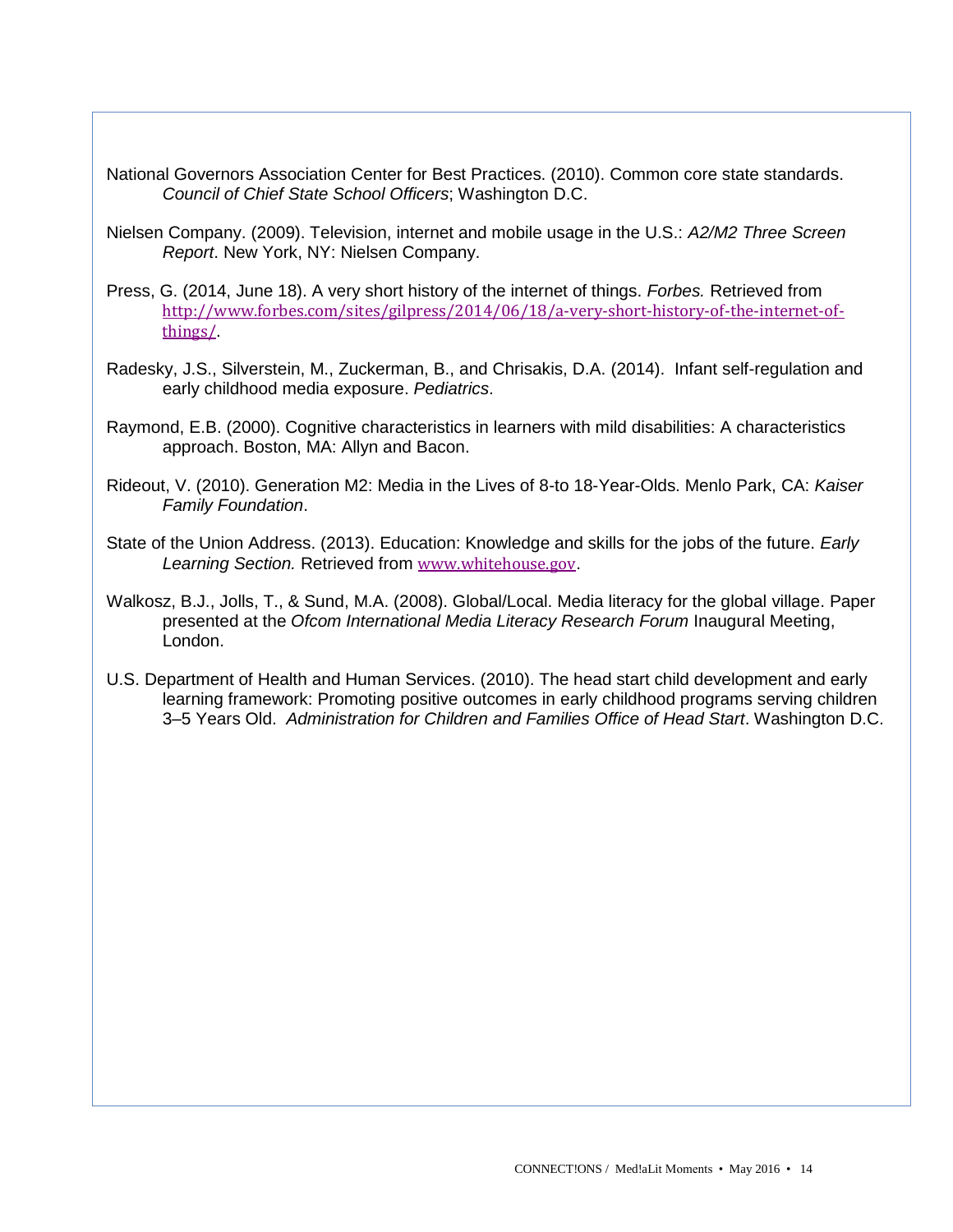| <b>CML News</b>                                                                  |                                                                                                                                                                                                                                                                                                                                                                                                                                                                                                                                                                                                                                                                                         |
|----------------------------------------------------------------------------------|-----------------------------------------------------------------------------------------------------------------------------------------------------------------------------------------------------------------------------------------------------------------------------------------------------------------------------------------------------------------------------------------------------------------------------------------------------------------------------------------------------------------------------------------------------------------------------------------------------------------------------------------------------------------------------------------|
| <b>eduteka <b><i>Ricessi</i></b></b>                                             | Media Literacy Article Published in Spanish by Eduteka<br>The New Curricula: How Media Literacy Education Transforms Teaching<br>and Learning by CML's Tessa Jolls was translated and published in<br>Spanish by Eduteka.<br>http://www.eduteka.org/articulos/tessa-jolls-alfabetismo-en-medios-1                                                                                                                                                                                                                                                                                                                                                                                       |
| CML<br>Mission: Media Literacy                                                   | <b>Voices of Media Literacy</b><br>Want to read all 22 interviews from CML's Voices of Media Literacy<br>project? Dr. Victor C. Strasburger is the most recent contributor to this<br>important history. Read about the media literacy pioneers here.                                                                                                                                                                                                                                                                                                                                                                                                                                   |
| <b>CONSORTIUM</b><br>for <b>MEDIA LITERACY</b><br><b>Uniting for Development</b> | <b>About Us</b><br>The Consortium for Media Literacy addresses the role of global media<br>through the advocacy, research and design of media literacy education for<br>youth, educators and parents.<br>The Consortium focuses on K-12 grade youth and their parents and<br>communities. The research efforts include nutrition and health education,<br>body image/sexuality, safety and responsibility in media by consumers and<br>creators of products. The Consortium is building a body of research,<br>interventions and communication that demonstrate scientifically that media<br>literacy is an effective intervention strategy in addressing critical issues for<br>youth. |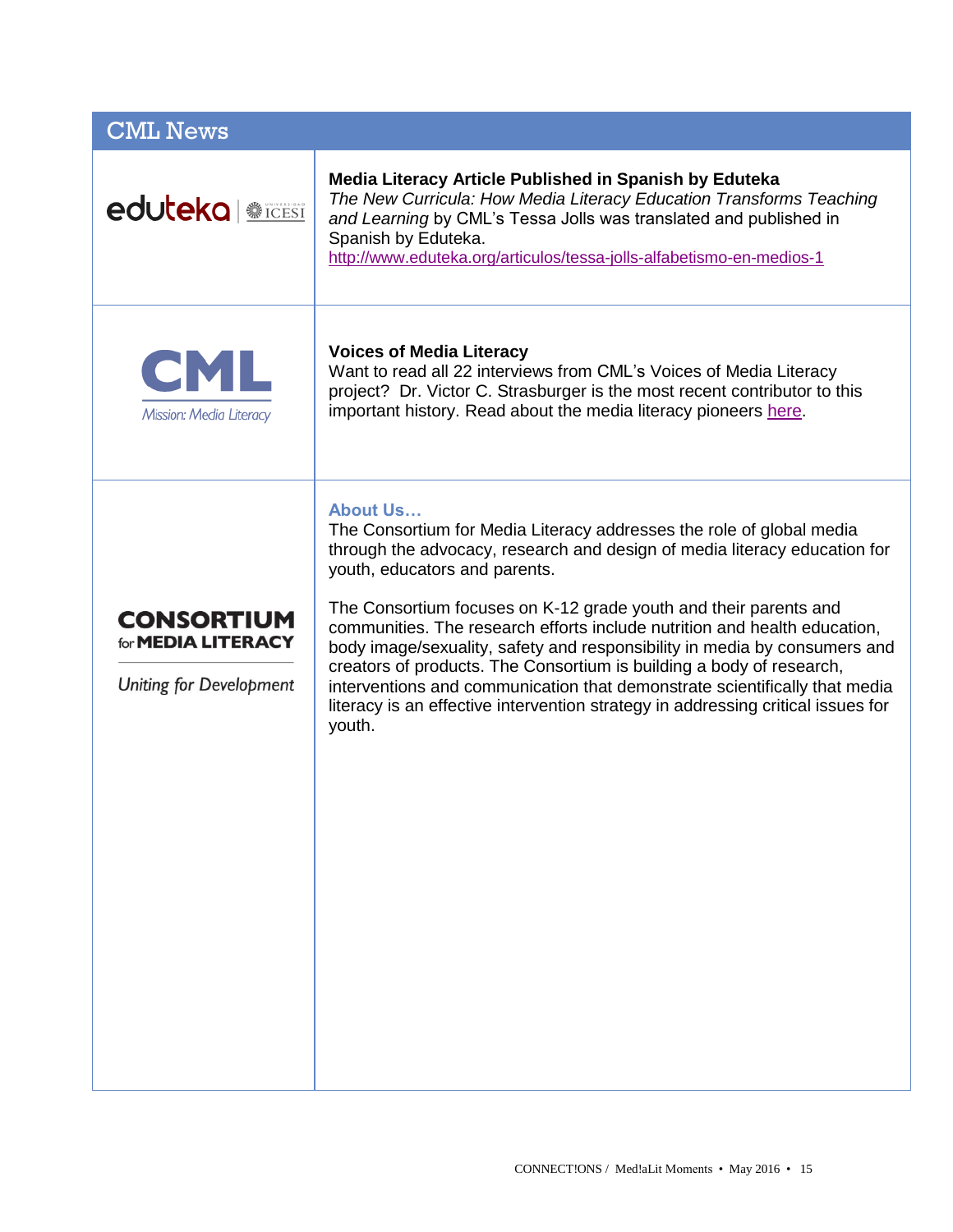# Resources for Media Literacy

#### **Resources for Children and Media Literacy**

#### **Please see Page 13 for additional references from the featured article on young children and media literacy.**

#### **Center for Media Literacy** [\(http://www.medialit.com\)](http://www.medialit.com/)

Articles, activities, and lessons from the MediaLit Kit are just some of the sources available on the CML website to help parents become confident, thoughtful media literacy educators in their homes and communities.

#### **Center on Media and Child Health** [\(www.cmch.tv\)](http://www.cmch.tv/)

CMCH has been featured in more than one resources article in *Connections*, but it's the only organization we know of which applies current pediatric research to the questions and concerns of parents about their children's electronic media use. The site includes short, easy to understand articles which explain the health effects of children's media use over a variety of media, advice to parents, and links to current research. "Ask the Mediatrician" column features CMCH founder Dr. Michael Rich.

#### **Common Sense Media** [\(http://www.commonsensemedia.org/\)](http://www.commonsensemedia.org/)

Common Sense Media's first contribution to the field was a wide selection of movie and DVD reviews written to help parents decide what to watch with their children. That selection has expanded to a wide range of games, television content, mobile apps and more. Now the site also presents basic information to parents on the entire spectrum of new media technologies which children are using today, tip sheets on individual topics, and advice for parents on each topic with specific parenting suggestions for children of all age levels.

**Connect Safely and Net Family News** [\(www.connectsafely.org](http://www.connectsafely.org/) , [www.netfamilynews.org\)](http://www.netfamilynews.org/) Connect Safely, directed by Anne Collier is one of the few internet safety organizations which emphasizes the

capacity for children to create positive online experiences rather than focusing on those experiences which children should avoid. Net Family News offers intelligent, insightful commentary on new developments in the tech world and their relationship to children, parents, education and digital citizenship.

#### **Net Cetera** [\(www.onguardonline.gov/topics/net-cetera.aspx\)](http://www.onguardonline.gov/topics/net-cetera.aspx)

Net Cetera, a project of the Federal Trade Commission, is a comprehensive guidebook intended to help parents talk and "raise issues" with kids about living their lives online. The guidebook includes safety information on new media technologies and resources online.

#### **Vodafone Digital Parenting Magazine** [\(www.vodafone.com/parents\)](http://www.vodafone.com/parents)

Vodafone, one of the largest mobile phone service providers in Europe, offers Digital Parenting magazine. Articles cover the entire range of issues relating to children and their use of new media technologies, from data security to cyberbullying to teens' use of the Internet to search for health information. These include contributions from nearly two dozen widely recognized experts, and each is accompanied by graphics and tip sheets that can help families formulate concrete, reasoned strategies for parenting in a digital age.